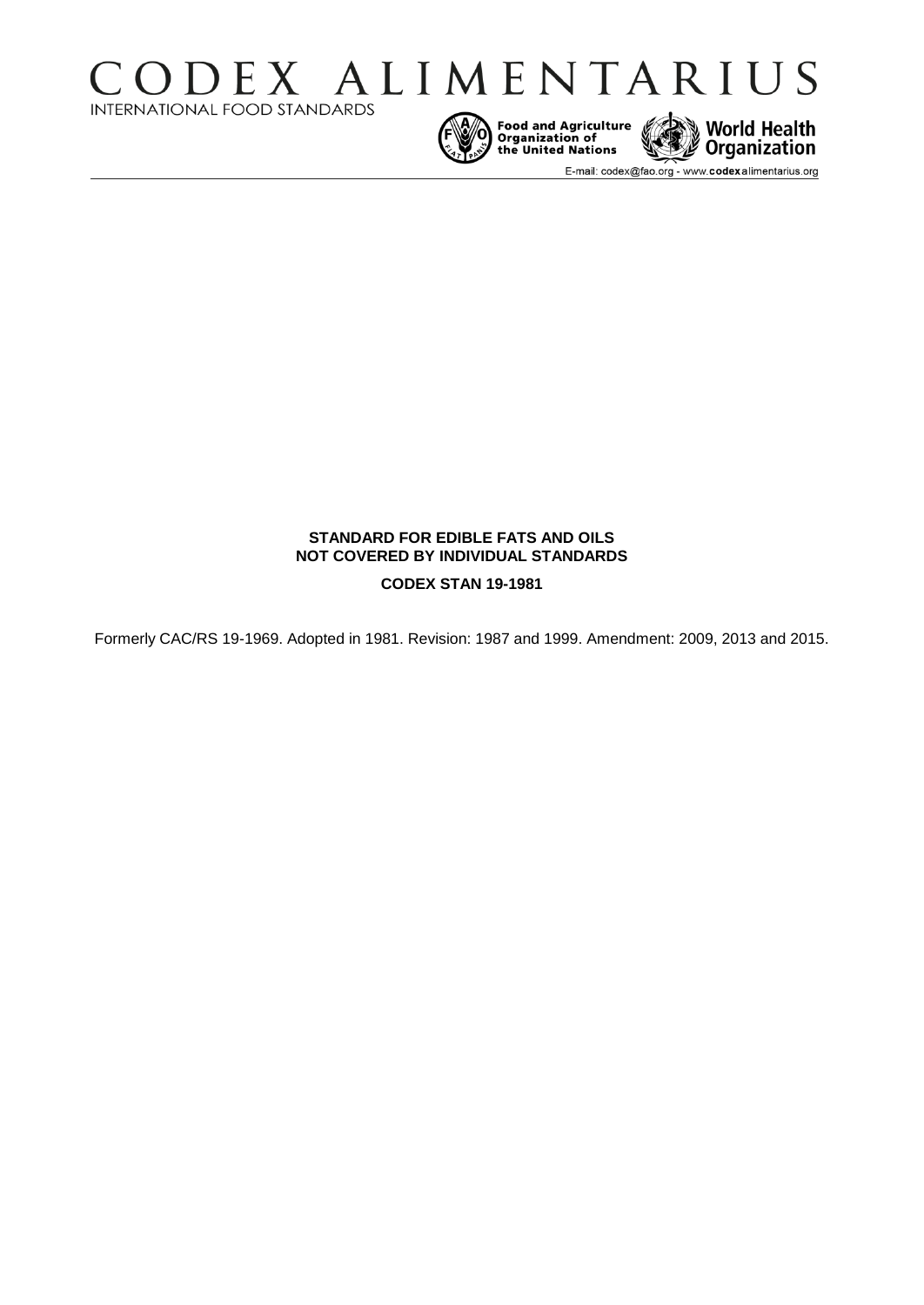### **1. SCOPE**

This Standard applies to oils and fats and mixtures thereof in a state for human consumption. It includes oils and fats that have been subjected to processes of modification (such as trans-esterification or hydrogenation) or fractionation.

This Standard does not apply to any oil or fat which is covered by one of the following:

- the Codex Standard for Named Animal Fats;
- the Codex Standard for Named Vegetable Oils;
- the Codex Standard for Olive Oils and Olive-pomace Oils.

# **2. DESCRIPTIONS**

2.1 *Edible fats and oils* are foodstuffs defined in Section 1 which are composed of glycerides of fatty acids. They are of vegetable, animal or marine origin. They may contain small amounts of other lipids such as phosphatides, of unsaponifiable constituents and of free fatty acids naturally present in the fat or oil. Fats of animal origin must be produced from animals in good health at the time of slaughter and be fit for human consumption.

2.2 *Virgin fats and oils* are edible vegetable fats and oils obtained, without altering the nature of the oil, by mechanical procedures, e.g. expelling or pressing, and the application of heat only. They may be purified by washing with water, settling, filtering and centrifuging only.

2.3 *Cold pressed fats and oils* are edible vegetable fats and oils obtained, without altering the oil, by mechanical procedures, e.g. expelling or pressing, without the application of heat. They may have been purified by washing with water, settling, filtering and centrifuging only.

# **3. FOOD ADDITIVES**

No additives are permitted in virgin or cold pressed oils covered by this Standard.

# **3.1 Colours**

No colours are permitted in vegetable oils covered by this Standard.

The following colours are permitted for the purpose of restoring natural colour lost in processing or for the purpose of standardizing colour, as long as the added colour does not deceive or mislead the consumer by concealing damage or inferiority or by making the product appear to be of greater than actual value:

| INS No.   | <b>Additive</b>                                    | <b>Maximum Use Level</b>   |
|-----------|----------------------------------------------------|----------------------------|
| 100(i)    | Curcumin                                           | 5 mg/kg                    |
| 160a(ii)  | beta-Carotenes (vegetable)                         | $25 \text{ mg/kg}$         |
| 160a(i)   | beta-Carotenes (synthetic)                         |                            |
| 160a(iii) | beta-Carotenes (Blakeslea trispora)                | $25 \text{ mg/kg}$         |
| 160e      | beta-apo-8'-Carotenal                              | (Singly or in combination) |
| 160f      | beta-apo-8'-Carotenoic acid, methyl or ethyl ester |                            |
| 160b(i)   | Annatto extracts, bixin-based                      | 10 mg/kg (as bixin)        |

### **3.2 Flavours**

Natural flavours and their identical synthetic equivalents and other synthetic flavours, except those which are known to represent a toxic hazard.

### **3.3 Antioxidants**

| INS N.o.                                           | <b>Additive</b>                    | <b>Maximum Use Level</b>                      |
|----------------------------------------------------|------------------------------------|-----------------------------------------------|
| 304                                                | <b>Ascorbyl Palmitate</b>          | 500 mg/kg                                     |
| 305                                                | <b>Ascorbyl Stearate</b>           | (Singly or in combination)                    |
| 307a                                               | Tocopherol, d-alpha-               | 300 mg/kg<br>(Singly or in combination)       |
| 307b                                               | Tocopherol concentrate, mixed      |                                               |
| 307 <sub>c</sub>                                   | Tocopherol, dl-alpha               |                                               |
| 310                                                | Propyl gallate                     | $100$ mg/kg                                   |
| 319                                                | Tertiary butyl hydroquinone (TBHQ) | $120$ mg/kg                                   |
| 320                                                | Butylated hydroxyanisole (BHA)     | 175 $mg/kg$                                   |
| 321                                                | Butylated hydroxytoluene (BHT)     | 75 mg/kg                                      |
| Any combination of gallates, BHA, BHT, and/or TBHQ |                                    | 200 mg/kg but limits above not to be exceeded |
| 389                                                | Dilauryl thiodipropionate          | $200$ mg/kg                                   |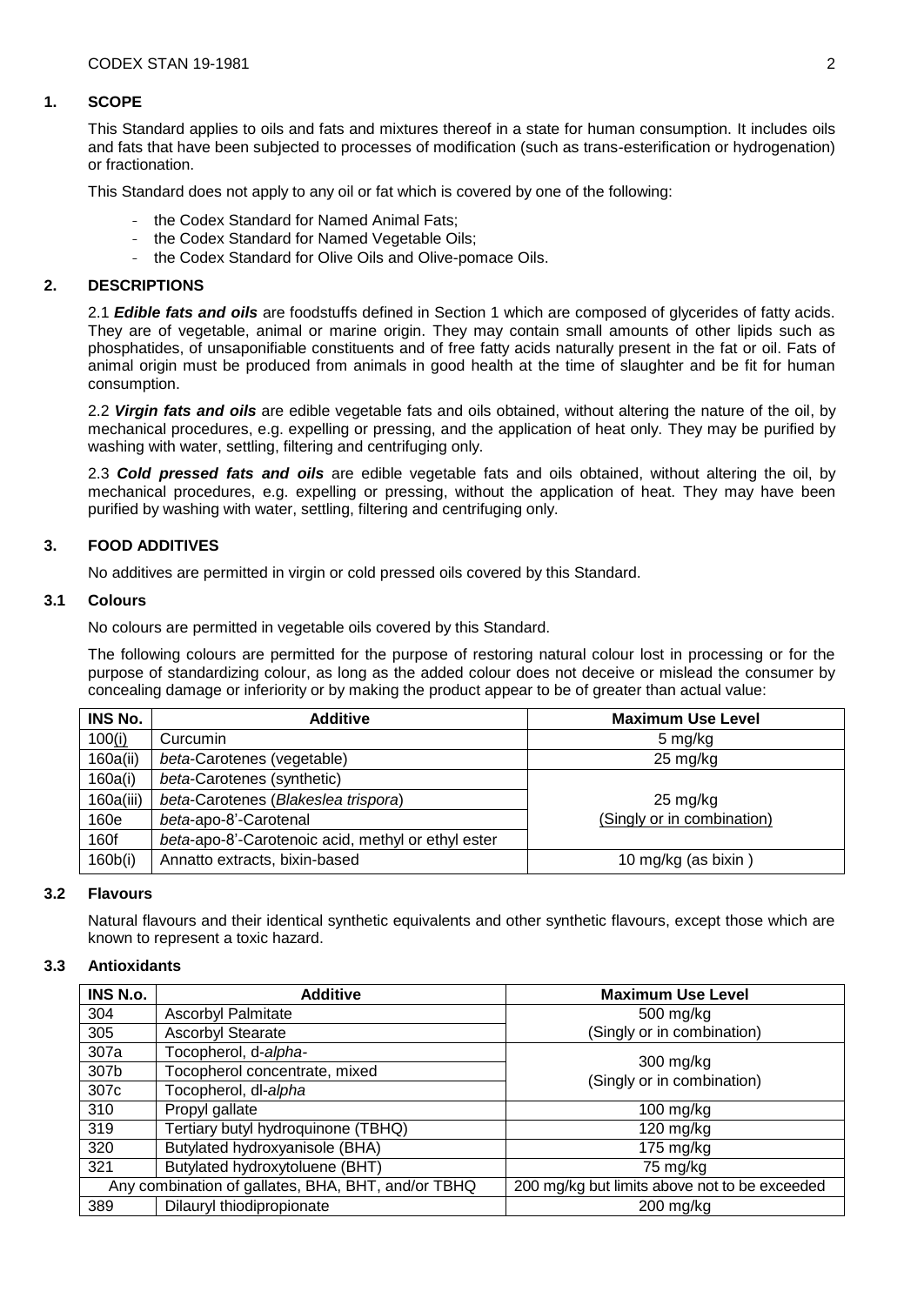#### **3.4 Antioxidant synergists**

| <b>INS No.</b> | <b>Additive</b>                          | <b>Maximum Use Level</b>   |
|----------------|------------------------------------------|----------------------------|
| 330            | Citric acid                              | <b>GMP</b>                 |
| 331(i)         | Sodium dihydrogen citrate                | <b>GMP</b>                 |
| 331(iii)       | Trisodium citrate                        | <b>GMP</b>                 |
| 384            | Isopropyl citrates                       | $100$ mg/kg                |
| 472c           | Citric and fatty acid esters of glycerol | (Singly or in combination) |

#### **3.5 Anti-foaming agents (for oils and fats for deepfrying)**

| <b>INS No</b><br>No. | dditive              | Maximum<br>Use Level |
|----------------------|----------------------|----------------------|
| 900a                 | olvdimethvisiloxane? | ma/<br>υ<br>'NU      |

#### **4. CONTAMINANTS**

The products covered by this Standard shall comply with the Maximum Levels of the *General Standard for Contaminants and Toxins in Food and Feed* (CODEX STAN 193-1995).

### **4.1 Pesticide residues**

The products covered by the provisions of this Standard shall comply with those maximum residue limits established by the Codex Alimentarius Commission for these commodities.

### **5. HYGIENE**

It is recommended that the products covered by the provisions of this Standard be prepared and handled in accordance with the appropriate sections of the *General Principles of Food Hygiene* (CAC/RCP 1-1969), and other relevant Codex texts such as Codes of Hygienic Practice and Codes of Practice.

The products should comply with any microbiological criteria established in accordance with the *Principles and Guidelines for the Establishment and Application of Microbiological Criteria Related to Foods* (CAC/GL 21-1997).

### **6. LABELLING**

The product shall be labelled in accordance with the *General Standard for the Labelling of Pre-packaged Foods* (CODEX STAN 1-1985).

### **6.1 Name of the food**

The designation "virgin fat" or "virgin oil" may only be used for individual fats or oils conforming to the definition in Section 2.2 of this Standard.

The designation "cold pressed fat" or "cold pressed oil" may only be used for individual fats or oils conforming to the definition in Section 2.3 of this Standard.

### **6.2 Labelling of non-retail containers**

Information on the above labelling requirements shall be given either on the container or in accompanying documents, except that the name of the food, lot identification and the name and address of the manufacturer or packer shall appear on the container.

However, lot identification and the name and address of the manufacturer or packer may be replaced by an identification mark, provided that such a mark is clearly identifiable with the accompanying documents.